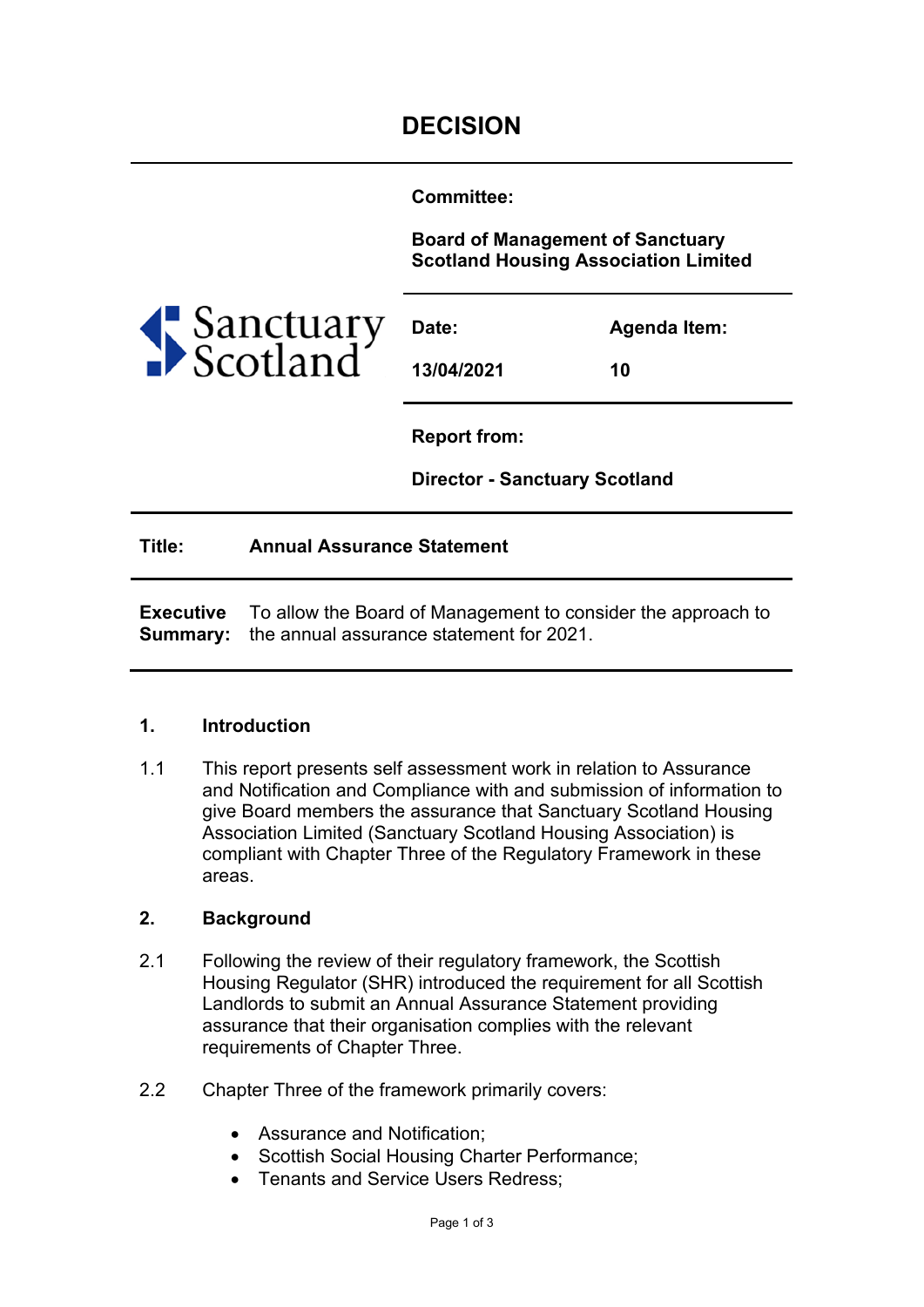- Whistleblowing;
- Equality and Human Rights;
- Compliance with and information submission in accordance with key guidance - notifiable events, group structures, consulting tenants where tenant consent is required, financial viability of registered social landlords, determination of accounting requirements, preparation of financial statements;
- The standards of Governance and Financial Management; and
- Constitutional requirements.

#### **3. Assessment of Assurance and Notification and Compliance with and submitting information in accordance with guidance**

- 3.1 Assessment exercises were carried out on the topics above. These were discussed by the senior management team at their monthly meeting on 10 March 2021.
- 3.2 Given the level of evidence available against each of the headings it is recommended that the Board of Management consider Sanctuary Scotland Housing Association to be compliant, with no items of materiality requiring to be highlighted to the SHR.

### **4. Appraisal**

- 4.1 Risk management
- 4.1.1 RM 4 Governance; Sanctuary Scotland Housing Association must comply with the Regulatory Framework and the assessment process mitigates the risk of meeting requirements in respect of the Annual Assurance Statement.
- 4.1.2 RM 8 Legislative / Regulatory/political; Signing and submission of the Annual Assurance Statement following completion of a comprehensive self assessment process mitigates the risk of non-compliance with SHR framework requirements.
- 4.2 Value for Money
- 4.2.1 The self assessment exercise will evidence compliance with SHR regulation framework in relation to financial viability.
- 4.3 Corporate Strategy
- 4.3.1 Ensuring compliance with legislative and regulatory requirements supports the effective delivery of all four strategic priorities - Engage, Invest, Advance and Grow.